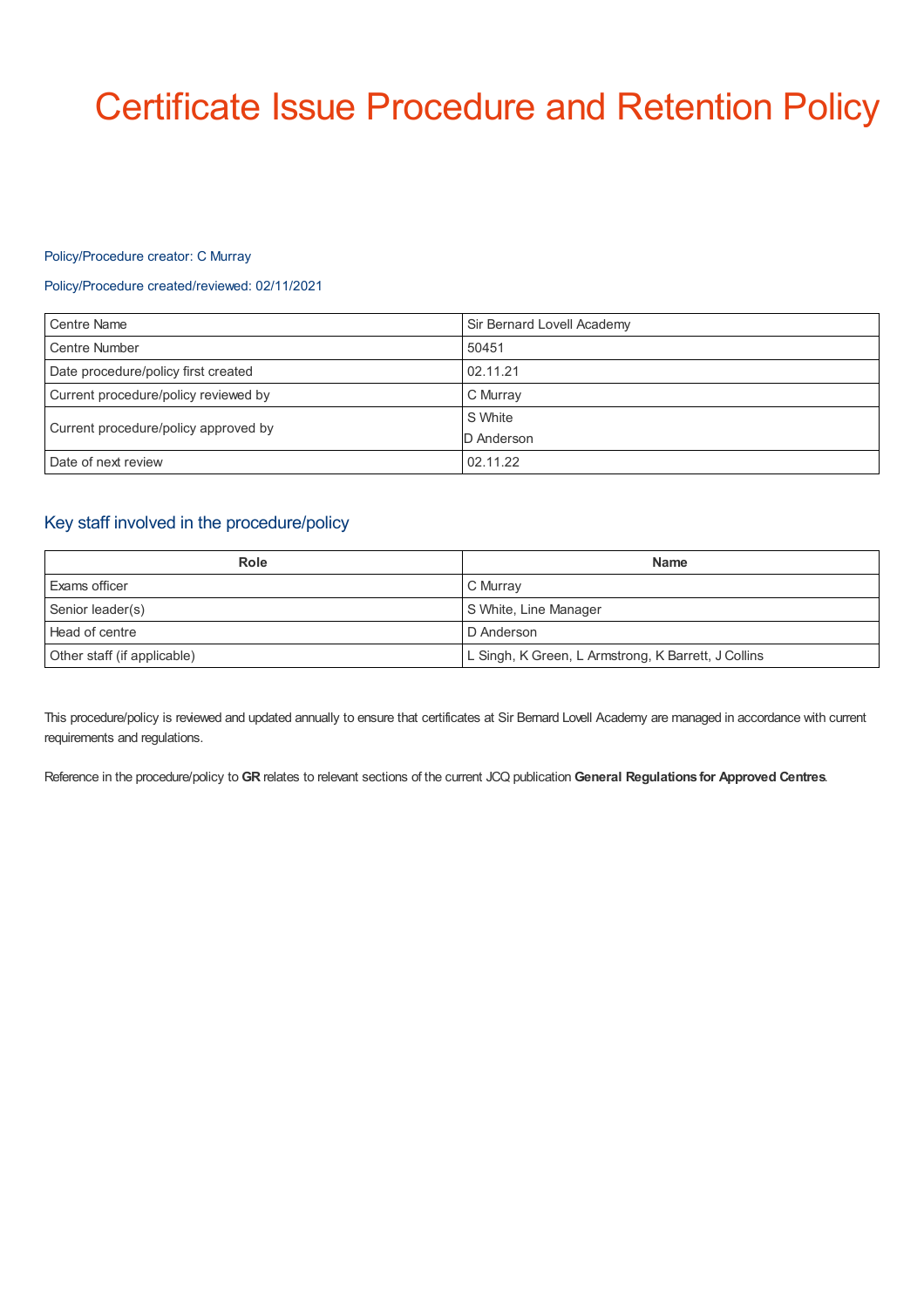## Introduction

Certificates are provided by awarding bodies after examination results have been confirmed. Certificates always remain the property of the awarding bodies.

# Purpose of the procedure/policy

The purpose of this procedure/policy is to confirm how Sir Bernard Lovell Academy issues examination certificates to candidates and the policy for the retention of any unclaimed/uncollected certificates in compliance with JCQ regulations.

## Issue of certificates

Sir Bernard Lovell Academy will:

- distribute certificates to all candidates without delay and regardless of any disputes (GR 5.14)
- not withhold any certificate without prior permission from the relevant awarding body which will only be given in very exceptional circumstances (GR 5.14)
- $\bullet$  keep a record of the certificates that are issued (GR 5.14)
- return any certificates requested by the awarding bodies as certificates always remain the property of the awarding bodies (GR 5.14)

The receipt of certificates from awarding bodies and arrangements for the issue of certificates to candidates is managed by C Murray - EO L Singh / K Green - Lead invigilators

L Armstrong - Academy Admin Manager

K Barrett - Academy receptionist

J Collins - P16 administrator

.

## Arrangements for the issue of certificates

Candidates collect in person, in reception, between certain hours. Candidates advised to check all details at point of collection. Candidates sign to confirm receipt of certificates. Candidates now in P16 centre collect from P16 Administrator within school.

Candidates are informed of the arrangements for the issue of certificates as follows:

Correspondance is sent out with results re. certificates Candidates are sent messages via Insight, text, letter and on school website when ready for collection.

## Where unable to claim/collect certificates under the normal arrangements

Candidates may arrange for certificates to be collected on their behalf by providing the exams officer with written or email permission/authorisation. Authorised persons must provide ID evidence on collection of certificates

## Record of issued certificates

Records are kept in locked filing cabinet. Confirm receipt of certificates and date collected. Kept for 5 years currently.

#### **Additional information:**

Not applicable